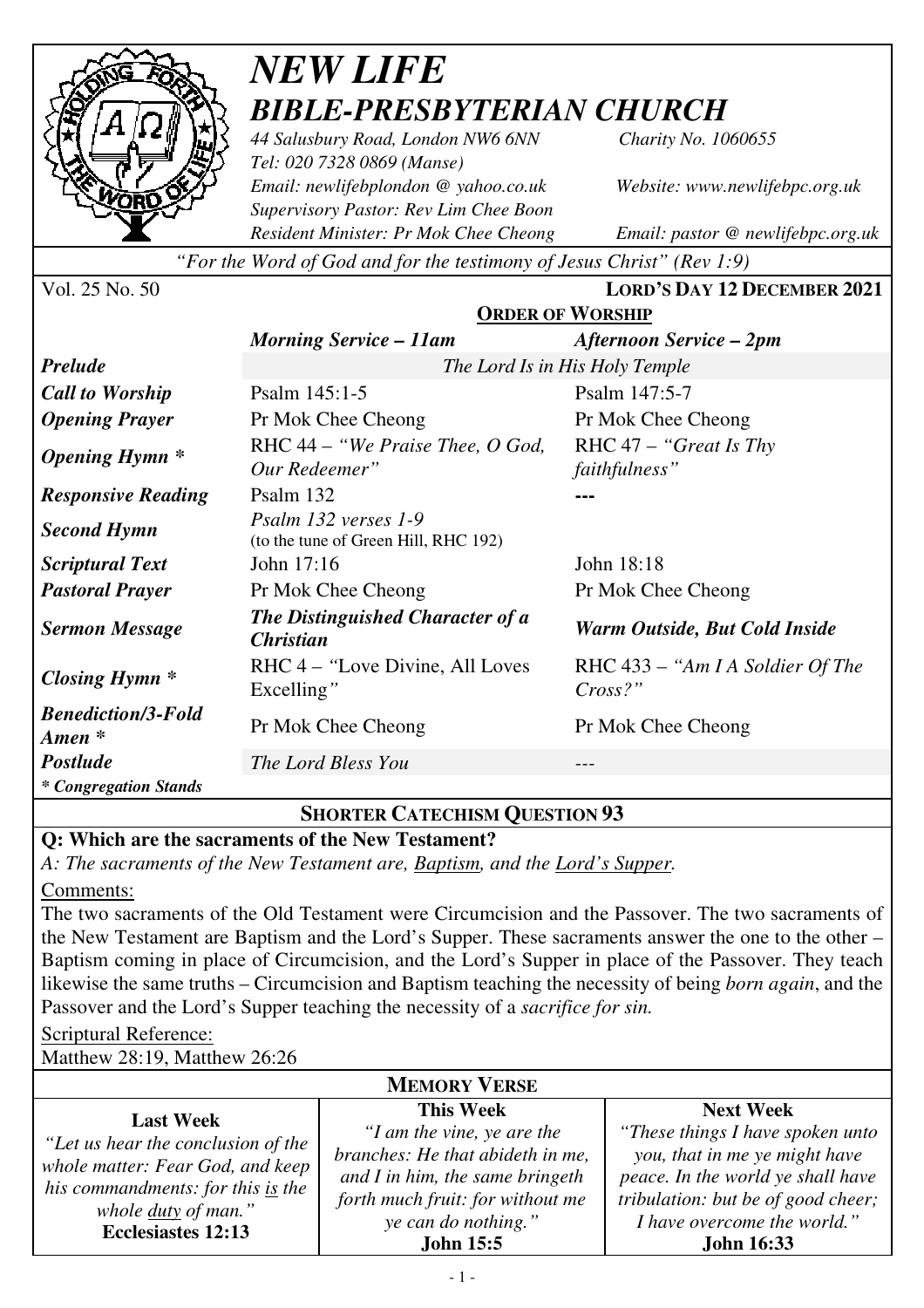# **A Vital Question for Today**

It is our deep conviction that the vital question most requiring to be raised today is this: Is man a totally and thoroughly depraved<sup>1</sup> creature by nature? Does he enter the world completely ruined and helpless, spiritually blind and dead in trespasses and sins? According as is our answer to that question, so will be our views on many others. It is on the basis of this dark background that the whole Bible proceeds. Any attempt to modify or abate, repudiate or tone down the teaching of Scripture on the matter is fatal. Put the question in another form: Is man now in such a condition that he cannot be saved without the special and direct intervention of the triune God on his behalf? In other words, is there any hope for him apart from his personal election by the Father, his particular redemption by the Son, and the supernatural operations of the Spirit within him? Or, putting it in still another way: If man is a totally depraved being, can he possibly take the first step in the matter of his return to God?

The scriptural answer to that question makes evident the utter futility of the schemes of social reformers for "the moral elevation of the masses," the plans of politicians for the peace of the nations, and the ideologies of dreamers to usher in a golden age for this world. It is both pathetic and tragic to see many of our greatest men putting their faith in such chimeras. Divisions and discords, hatred and bloodshed, cannot be banished while human nature is what it is. But during the past century the steady trend of a deteriorating Christendom has been to underrate the evil of sin and overrate the moral capabilities of men. Instead of proclaiming the heinousness of sin, there has been a dwelling more upon its inconveniences, and the abasing portrayal of the lost condition of man as set forth in Holy Writ has been obscured if not obliterated by flattering disquisitions on human advancement. If the popular religion of "the churches"—including nine-tenths of what is termed Evangelical Christianity—be tested at this point, it will be found that it clashes directly with man's fallen, ruined, and spiritually dead condition.

There is, therefore, a crying need today for sin to be viewed in the light of God's Law and gospel, so that its exceeding sinfulness may be demonstrated and the dark depths of human depravity exposed by the teaching of Holy Writ that we may learn what is connoted by those fearful words "dead in trespasses and sins." The grand object of the Bible is to make God known to us, to portray man as he appears in the eyes of his Maker, and to show the relation of one to the other. It is, therefore, the business of His servants not only to declare the divine character and perfections, but also to delineate the original condition and apostasy of man, as well as the divine remedy for his ruin. Until we really behold the horror of the pit in which by nature we lie, we can never properly appreciate Christ's so-great salvation. In man's fallen condition, we have the awful disease for which divine redemption is the only cure, and our estimation and valuation of the provisions of divine grace will necessarily be modified in proportion as we modify the need it was meant to meet.

David Clarkson, one of the Puritans, pointed out this fact in his sermon on Psalm 51:5: "The end of the ministry of the gospel is to bring sinners unto Christ. Their way to this end lies through the sense of their misery without Christ. The ingredients of this misery are our sinfulness, original and actual; the wrath of God, whereto sin has exposed us; and our impotency to free ourselves either from sin or wrath. That we may therefore promote this great end, we shall endeavour, as the Lord will assist, to lead you in this way, by the sense of misery, to Him Who alone can deliver from it. Now the original of our misery being the corruption of our natures, or original sin, we thought fit to begin here, and therefore have pitched upon these words as very proper for our purpose"…Behold, I was shapen in iniquity; and in sin did my mother conceive me.

This subject is indeed a most solemn one, and none can fitly write or preach on it unless his own heart is deeply awed by it. It is not something from which any man can detach himself and expatiate<sup>9</sup> on it as though he were not directly involved in it; still less as from a higher level looking down on those whom he denounces. Nothing is more [unsuitable] and unbecoming than for a young preacher glibly to rattle off passages of Scripture that portray his own vileness by nature. Rather should they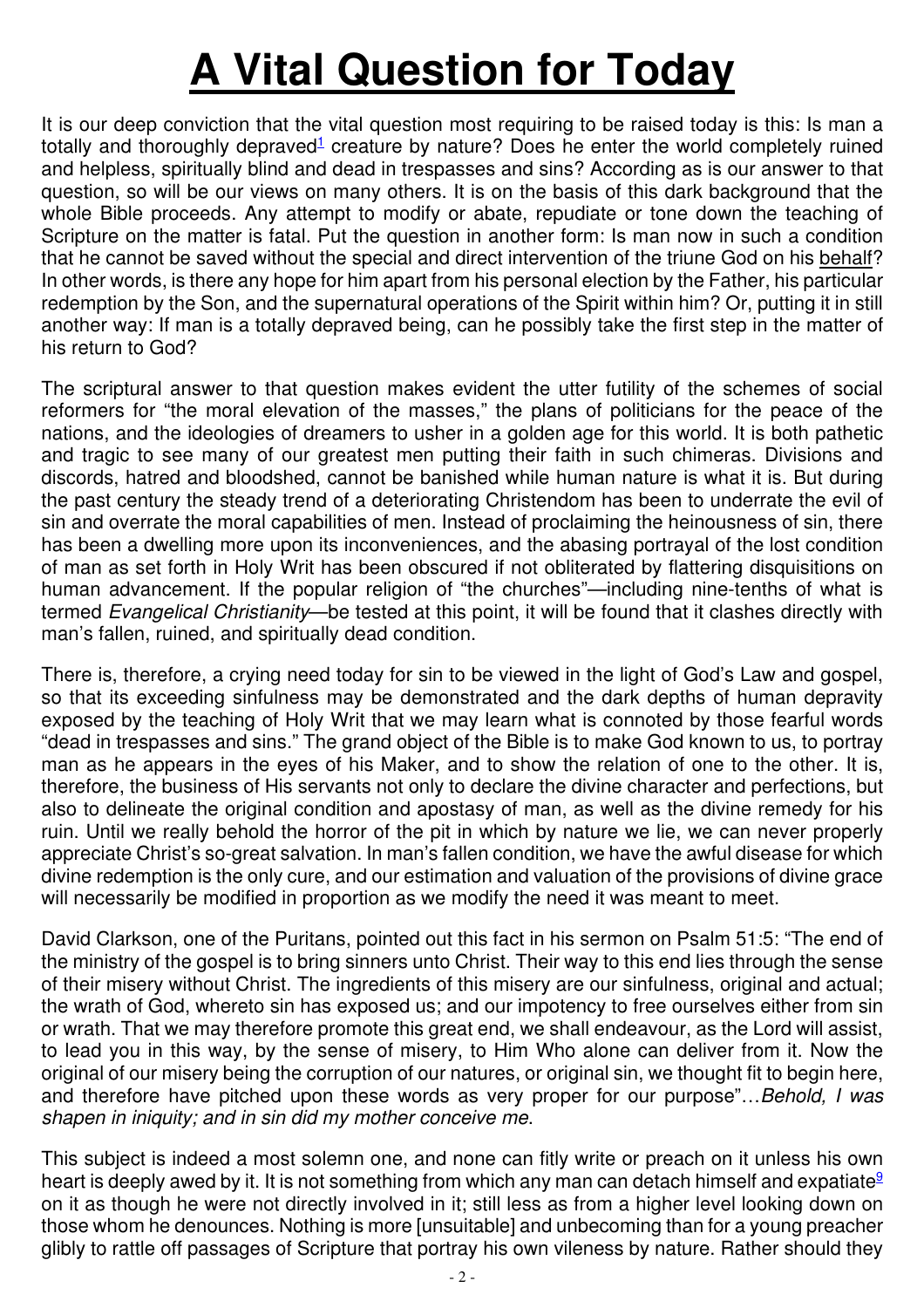be read or quoted with the utmost gravity. J. C. Philpot stated, "As no heart can sufficiently conceive, so no tongue can adequately express, the state of wretchedness and ruin into which sin has cast guilty, miserable man. In separating him from God, it has severed him from the only source and fountain of all happiness and all holiness. It has ruined him, body and soul. The one it has filled with sickness and disease; in the other, it has defaced and destroyed the image of God in which it was created. It has shattered all his mental faculties; it has broken his judgment, polluted his imagination, and alienated his affections. It has made him love sin and hate God."

The doctrine of total depravity is a *very humbling one*. It is not that man leans to one side and needs propping up, nor that he is merely ignorant and requires instructing, nor that he is run down and calls for a tonic; but rather that he is undone, lost, spiritually dead. Consequently, he is "without strength," thoroughly incapable of bettering himself. He is exposed to the wrath of God and unable to perform a single work that can find acceptance with Him. Almost every page of the Bible bears witness to this truth. The whole scheme of redemption takes it for granted. The plan of salvation taught in the Scriptures could have no place on any other supposition. The impossibility of any man's gaining the approbation of f God by works of his own appears plainly in the case of the rich young ruler who came to Christ. Judged by human standards, he was a model of virtue and religious attainments. Yet, like all others who trust in self-efforts, he was ignorant of the spirituality and strictness of God's Law; when Christ put him to the test, his fair expectations were blown to the winds and "he went away sorrowful" (Mat 19:22).

It is therefore a most *unpalatable* doctrine. It cannot be otherwise, for the unregenerate love to hear of the greatness, the dignity, the nobility of man. The natural man thinks highly of himself and appreciates only that which is flattering. Nothing pleases him more than to listen to that which extols human nature and lauds the state of mankind, even though it be in terms that not only repudiate the teaching of God's Word but are flatly contradicted by common observation and universal experience. And there are many who [gratify] him by their lavish praises of the excellency of civilisation and the steady progress of the race. Hence, to have the lie given to the popular theory of evolution is highly displeasing to its deluded votaries. Nevertheless, the duty of God's servants is to stain the pride of all that man glories in, to strip him of his stolen plumes, to lay him low in the dust before God. However repugnant such teaching is, God's emissary must faithfully discharge his duty "whether they will hear, or whether they will forbear" (Eze 3:11).

This is no dismal dogma invented by the church in "the dark ages," but a truth of Holy Writ. George Whitefield said, "I look upon it, not merely as a doctrine of the Scriptures, the great fountain of truth, but a very fundamental one, from which I hope God will suffer none of you to be enticed." It is a subject to which great prominence is given in the Bible. Every part of the Scriptures has much to say on the awful state of degradation and slavery into which the Fall has brought man. The corruption, the blindness, the hostility of all Adam's descendants to everything of a spiritual nature are constantly insisted upon. Not only is man's utter ruin fully described, but also his powerlessness to save himself from the same. In the declarations and denunciations of the prophets, of Christ and His apostles, the bondage of all men to Satan and their complete impotence to turn to God for deliverance are repeatedly set forth—not indirectly and vaguely, but emphatically and in great detail. This is one of a hundred proofs that the Bible is not a human invention but a communication from the thrice holy One.

It is a sadly neglected doctrine. Notwithstanding the clear and uniform teaching of Scripture, man's ruined condition and alienation from God are but feebly apprehended and seldom heard in the modern pulpit and are given little place even in what are regarded as the centres of orthodoxy. Rather the whole trend of present-day thought and teaching is in the opposite direction, and even where the Darwinian hypothesis has not been accepted, its pernicious influences are often seen. In consequence of the guilty silence of the modern pulpit, a generation of churchgoers has arisen that is deplorably ignorant of the basic truths of the Bible, so that perhaps not more than one in a thousand has even a mental knowledge of the chains of hardness and unbelief that bind the natural heart or of the dungeon of darkness in which they lie. Thousands of preachers, instead of faithfully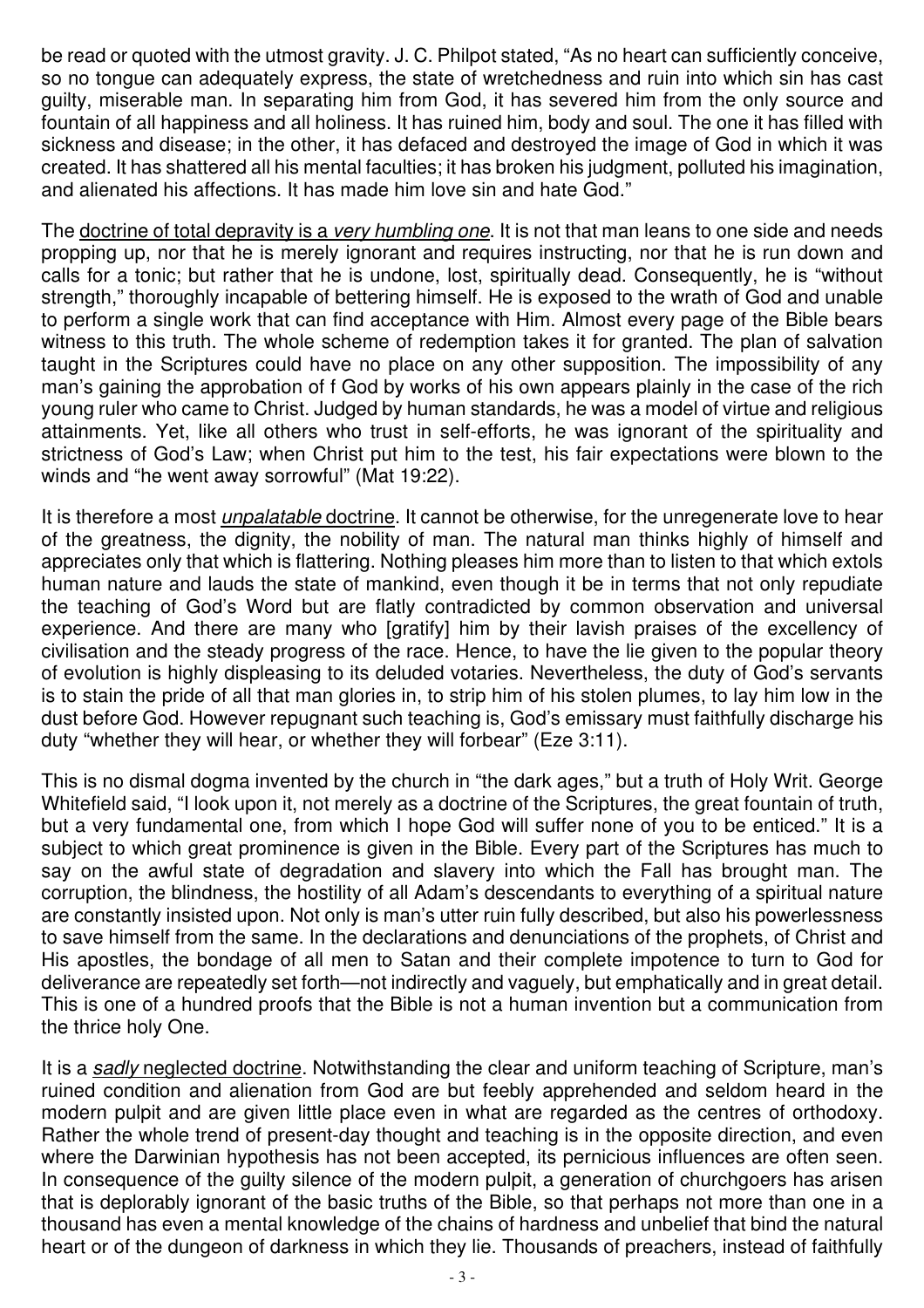telling their hearers of their woeful state by nature, are wasting their time by relating the latest news of world's affairs.

It is therefore a *testing* doctrine, especially of the preacher's soundness in the faith. A man's orthodoxy on this subject determines his viewpoint of many other doctrines of great importance. If his belief here is a scriptural one, then he will clearly perceive how impossible it is for men to improve themselves—that Christ is their only hope. He will know that unless the sinner is born again there can be no entrance for him into the kingdom of God. Nor will he entertain the idea of the fallen creature's free will to attain goodness. He will be preserved from many errors. Andrew Fuller stated, "I never knew a person verge toward the Arminian, the Arian, the Socinian, or the Antinomian schemes, without first entertaining diminutive notions of human depravity or blameworthiness"…

It is a doctrine of *great practical value* as well as spiritual importance. The foundation of all true piety lies in a correct view of ourselves and our vileness, and a scriptural belief in God and His grace. There can be no genuine self-abhorrence or repentance, no real appreciation of the saving mercy of God, no faith in Christ, without it. There is nothing like a knowledge of this doctrine so well calculated to undeceive vain man and convict him of the worthlessness and rottenness of his own righteousness. Yet the preacher who is aware of the plague of his own heart knows full well that he cannot present this truth in such a way as to make his hearers actually realize and feel the same, to help them stop being in love with themselves, and to cause them to forever renounce all hope in themselves. Therefore, instead of relying upon his faithfulness in presenting the truth, he will be cast upon God to apply it graciously in power to those who hear him and bless his feeble efforts.

It is an exceedingly *illuminating* doctrine. It may be a melancholy and humiliating one; nevertheless, it throws a flood of light upon mysteries that are otherwise insoluble.<sup>21</sup> It supplies the key to the course of human history and shows why so much of it has been written in blood and tears. It supplies an explanation of many problems that sorely perplex and puzzle the thoughtful. It reveals why the child is prone to evil and has to be taught and disciplined to anything that is good. It explains why every improvement in man's environment, every attempt to educate him, all the efforts of social reformers, are unavailing to effect any radical betterment in his nature and character. It accounts for the horrible treatment which Christ met with when He worked so graciously in this world, and why He is still despised and rejected by men. It enables the Christian himself to better understand the painful conflict which is ever at work within him, and which causes him so often to cry, "Oh, wretched man that I am!"(Rom 7:24).

It is therefore a most *necessary* doctrine, for the vast majority of our fellowmen are ignorant of it. God's servants are sometimes thought to speak too strongly and dolefully of the dreadful state of man through his apostasy from God. The fact is that it is impossible to exaggerate in human language the darkness and pollution of man's heart or to describe the misery and utter helplessness of a condition such as the Word of truth describes in these solemn passages: "But if our gospel be hid, it is hid to them that are lost: in whom the god of this world hath blinded the minds of them which believe not, lest the light of the glorious gospel of Christ, who is the image of God, should shine unto them" (2Co 4:3a). "Therefore they could not believe, because he hath [judicially] blinded their eyes, and hardened their heart; that they should not see with their eyes, nor understand with their heart, and be converted, and I should heal them" (Joh 12:39-40). This is yet more evident when we contrast the state of soul of those in whom a miracle of grace is wrought (Luk 1:78-79).

It is a [beneficial] doctrine — one that God often uses to bring men to their senses...Nothing but a real sense of our lost condition lays us in the dust before God.

adapted and edited from Arthur W. Pink (1886-1952), Free Grace Broadcaster